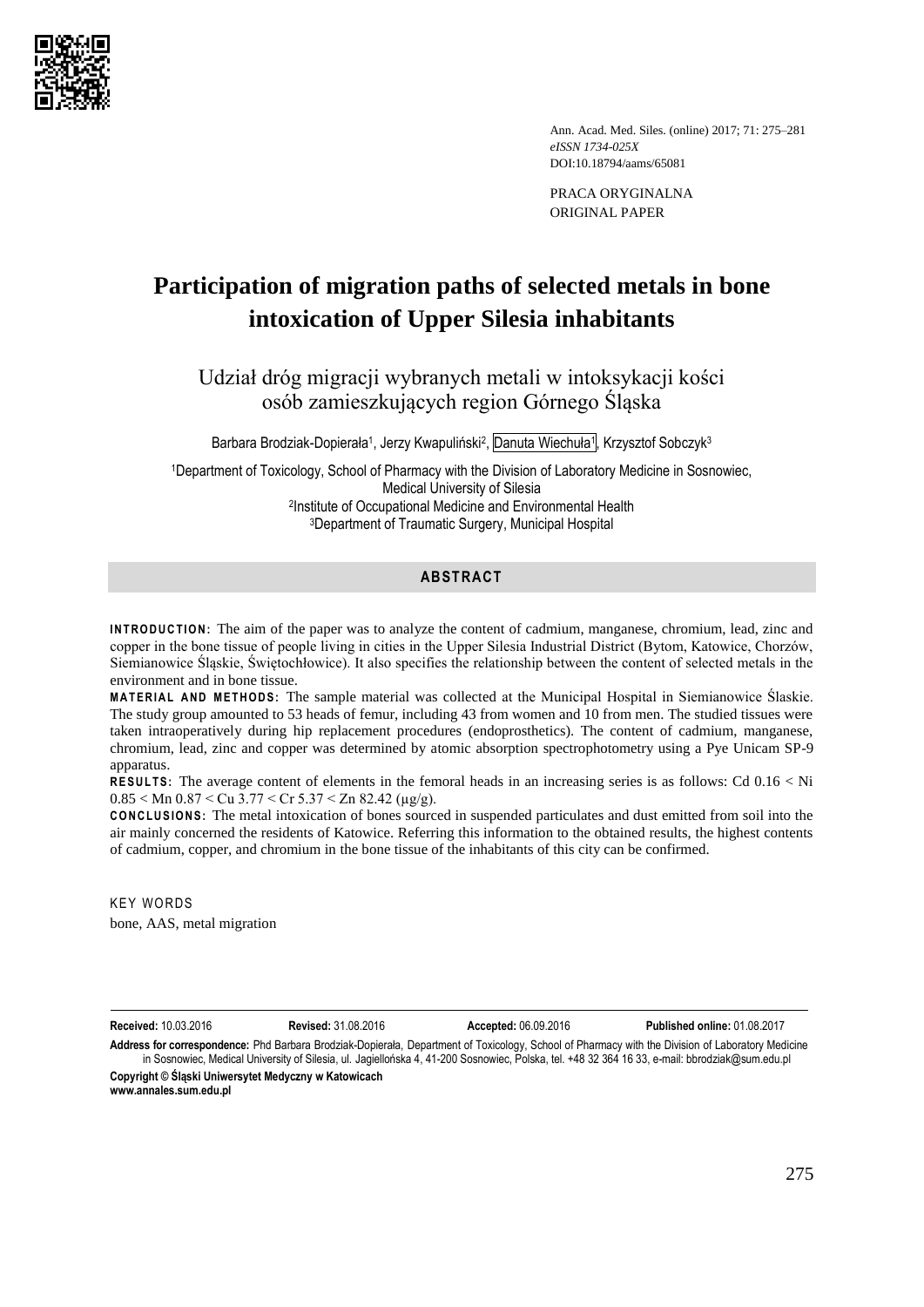

# **STRESZCZENIE**

**W S T Ę P :** Celem pracy była analiza zawartości kadmu, manganu, chromu, ołowiu, cynku i miedzi w tkance kostnej osób zamieszkujących miasta na terenie Górnego Śląska (Bytom, Katowice, Chorzów, Siemianowice Śląskie, Świętochłowice). Określono również ponadto zależność między zawartością wybranych metali w środowisku i w tkance kostnej.

**M A T E R I A Ł I M E T O D Y :** Materiał pobierano w Szpitalu Miejskim w Siemianowicach Śląskich. W grupie badanej poddano analizie 53 głowy kości udowej, w tym 43 od kobiet i 10 od mężczyzn. Próbki tkanki kostnej zostały pobrane w trakcie endoprotezoplastyki stawu biodrowego. Badane tkanki pozyskiwane były śródoperacyjnie w trakcie zabiegów endoprotezoplastyki stawu biodrowego. Zawartość kadmu, manganu, chromu, ołowiu, cynku i miedzi oznaczano za pomocą metody atomowej spektrofotometrii absorpcyjnej za pomocą aparatu Pye Unicam SP-9.

**W Y N I K I :** Średnia zawartość pierwiastków w tkankach głowy kości udowej przedstawiała się następująco: Cd 0,16 < Ni  $0.85 <$  Mn  $0.87 <$  Cu  $3.77 <$  Cr  $5.37 <$  Zn  $82.42$  ( $\mu$ g/g).

**W N I O S K I :** Intoksykacja kości metalami z pyłu zawieszonego oraz pyłu wyemitowanego z gleby do powietrza dotyczy głównie mieszkańców Katowic. Porównując te informacje z uzyskanymi wynikami potwierdza się największą zawartość takich metali, jak kadm, miedź, chrom, w tkance kostnej mieszkańców tego miasta.

SŁOWA KLUCZOWE

kości, AAS, migracja metali

### **INTRODUCTION**

The intensive development of civilization associated with the development of industry and agriculture often causes increased emissions of metals into the environment, which become a source of human exposure. Contaminants get inside the human body in different ways. All the elements of the environment are interconnected and if any of them is contaminated, it affects human health. Changes in the chemical composition of water, soil and air can lead to excessive concentrations of toxic substances in food and drinking water. Gases, particulates, and many dangerous substances such as lead, cadmium and mercury are absorbed along with air [1]. Chemical elements, both those essential and toxic, are absorbed by the human body mainly from food or drinking water [2]. They undergo many changes and are then excreted from the body. Often at high exposure levels elements accumulate, resulting in a significant increase in their concentration in different organs and tissues, which can lead to various pathological changes [3,4,5]. Toxic elements may affect the ratio between the contents of trace elements, which is why it is important to assess the effect of contamination sources on the health of the population, accumulation of elements, and the interrelations between their concentrations. Bones are especially susceptible to the accumulation of metals because due to their long-time of renewal, they constitute a reserve of free exchange of elements in the body. Therefore, determining the levels of toxic metals in bone tissue may reflect their total amount in the body [3,4].

Metals and their compounds affect the skeletal system, which is particularly negatively affected by cadmium, lead, and strontium. They may replace other metals by changing the course of a series of biochemical reactions, and act as inhibitors, typically due to the formation of complex compounds with sulfhydryl groups of proteins [6]. The influence of environmental pollution on bone tissue has been repeatedly described in literature [7,8,9,10,11,12,13,14,15,16].

Human activities such as the production of cables, wires, bearings, dyes, batteries, plastics, and insecticides are sources of lead, cadmium and mercury in the environment. It is estimated that in 2007 the anthropogenic atmospheric emissions of lead and cadmium from the Baltic countries amounted to 1142 and 106 tonnes, and Poland emitted into the atmosphere 49% and 38% of the total amount, respectively [17,18]. Until recently, vast amounts of Pb were introduced into the environment by cars driven by leaded petrol. In Poland lead compounds have not been used as an additive to gasoline since 2005, however, it is still a component of jet fuel. Intensified development of the motorization industry has resulted in an increase in the amount of cadmium in road and aviation particulate matter due to the wearing of tyres where cadmium is used as a hardening agent [19].

The aim of the paper was to determine the participation of migration paths of selected metals: Cr, Cu, Ni, Mn, Cd, Zn in bone intoxication of people living in the region of Upper Silesia. The contents of cadmium, manganese, chromium, lead, zinc, and copper in the bone tissue of residents of the Upper Silesia Industrial District was determined as well.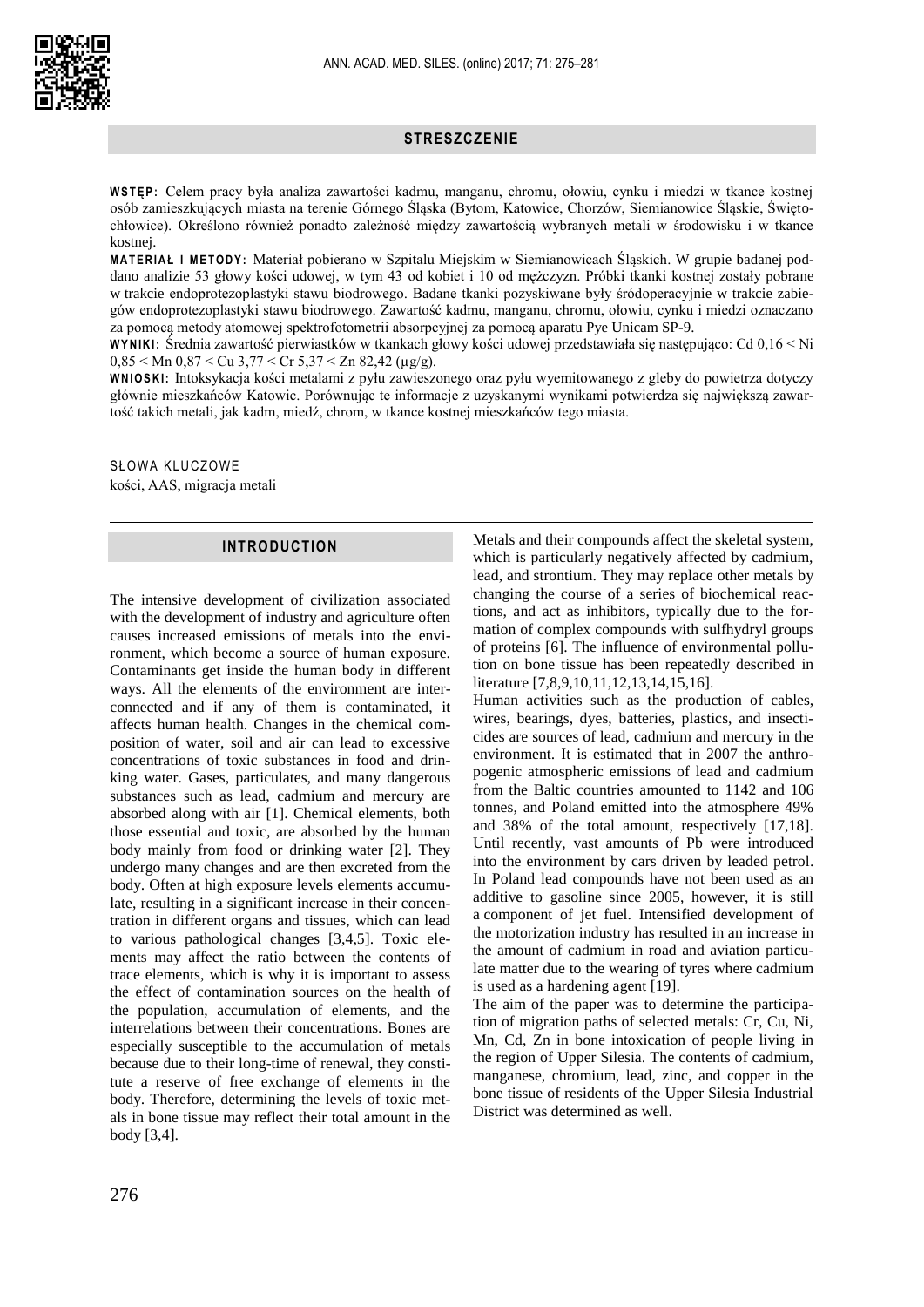

### **MATERIALS AND METHOD**

The subject of the research was samples of femur heads taken from persons residing in cities in the Upper Silesian Industrial District: Bytom, Chorzów, Katowice, Siemianowice Śląskie, Świętochłowice. The samples were obtained intraoperatively during Total Hip Replacement procedures performed in the Community Hospital in Siemianowice Śląskie. In total, samples from 58 patients (47 females and 11 males) were collected. The average age of patients in the study group was 66.12 years (67.57 years for women and 60.27 for men). The subject population consisted of smokers ( $n = 14$ ) and non-smokers ( $n = 44$ ). The study was approved by the local Ethics Committee (decision no. NN-6501-160/I/06).

The femur heads were divided into articular cartilage, cortical bone and trabecular bone samples. The samples were initially dried at a temperature of  $100 \pm 2^{\circ}$ C and then incinerated at a temperature of  $420 \pm 2^{\circ}$ C in a hermetic muffle oven. A known mass of ash was solubilized with 5 ml of Supra pure  $65\%$  HNO<sub>3</sub> (V) (Merck, Germany). The resulting solution was transferred into a 25 ml volumetric flask and filled up to the 25 ml mark with double distilled water.

The contents of the following elements: Cr, Cu, Ni, Mn, Cd, Zn in the femur heads were determined by the method of atomic absorption spectrophotometry (AAS) using a Pye Unicam SP-9 apparatus in an acetylene-air flame.

The statistical analysis of the gathered data was performed with Statistica PL v. 7.1 software.

To conduct statistical analysis of the occurrence of Cr, Cu, Ni, Mn, Cd, Zn in the femoral head tissues of patients living in different cities of the Upper Silesia Industrial District, the non-parametric Kruskal-Wallis ANOVA by Ranks test  $(p < 0.05)$  was used.

The participation of migration paths of cadmium, manganese, chromium, lead, zinc, copper and nickel to the bones of inhabitants of individual cities of the Upper Silesia Industrial District (Bytom, Katowice, Chorzów, Siemianowice Śląskie, Świętochłowice) was estimated on the basis of the following dependence:

where:

 $C_z = K_p C_p + K_g C_g$ 

 $C_z$  – concentration of the element in bone

 $C_p$  – concentration of the element in particulate matter  $C_g$  – concentration of the element in soil

Coefficients  $K_p$  and  $K_g$  are a measure of a given method of penetration of the element into bone.

This equation can be summarized as follows:

$$
\frac{C_z}{C_s} = \iint\limits_{g} \frac{C_p}{C_g} \bigg[ 20, 21 \big].
$$

Information on the concentration of elements in particulate matter and in soil was obtained from the data available in literature [22,23].

### **RESULTS**

The average contents of the following elements: Cd, Cr, Cu Mn, Ni and Zn in patients living in cities of the Upper Silesia Industrial District are presented in Table I.

**Table I.** Statistical characteristics of occurrence of following metals: Cd, Cr, Cu, Mn, Ni, Zn in femur heads in inhabitants of various cities of Upper Silesia Province [µg/g]

**Tabela I.** Charakterystyka statystyczna występowania metali: Cd, Cr, Cu, Mn, Ni, Zn w głowie kości udowej u mieszkańców miast Górnego Śląska  $[µq/q]$ 

| Element | Arithmetic mean | Median |                | Percentyl |        |
|---------|-----------------|--------|----------------|-----------|--------|
|         |                 |        | Range          | 10        | 95     |
| Cd      | 0.16            | 0.12   | $0.01 - 1.71$  | 0.03      | 0.41   |
| Cr      | 5.37            | 3.51   | $0.05 - 89.14$ | 0.33      | 12.72  |
| Сu      | 3.77            | 2.93   | $0.21 - 59.65$ | 1 21      | 6.00   |
| Mn      | 0.87            | 0.56   | $0.03 - 7.57$  | 0.10      | 2.94   |
| Ni      | 0.85            | 0.49   | $0.06 - 13.41$ | 0.10      | 3.01   |
| Zn      | 82.42           | 63.51  | 6.95-309.52    | 18.75     | 196 91 |

The average cadmium content ranged from 0.13–  $-0.18 \mu g/g$ , and there were no statistically significant differences in the cadmium content among people living in different cities in the Upper Silesia Industrial District (Tab. II). The average chrome content ranged from 4.55 up to 7.30  $\mu$ g/g, and statistically significant differences occurred between those living in Katowice, Bytom and other cities of Silesia. The largest chromium content was present in the residents of Katowice (7.30  $\mu$ g/g) and Bytom (6.07  $\mu$ g/g). The copper content ranged from 2.92–5.60 µg/g, and statistically significant differences in the content of copper occurred between the residents of Katowice and other towns. In the residents of Katowice the average copper content in bones was 5.60  $\mu$ g/g, while in the residents of Świetochłowice it amounted to 2.92 µg/g. The average manganese content varied in the range 0.64–  $-1.02 \mu$ g/g, and statistically significant differences did not occur. Similarly for nickel there were no statistically significant differences, and the average content in the bones of inhabitants of particular cities ranged from 0.53 up to 1.09 µg/g. Although the average zinc contents in the selected Silesian towns were at a similar level, ranging from 71.21 up to 92.48 µg/g, statistically significant differences did not occur – Table II. There were no statistically significant differences in the presence of Cr, Cu, Ni, Mn, Cd and Zn in the femur head tissues of patients living in different cities of the Upper Silesia Industrial District (Kruskal-Wallis ANOVA Test by Ranks –  $p > 0.05$ ).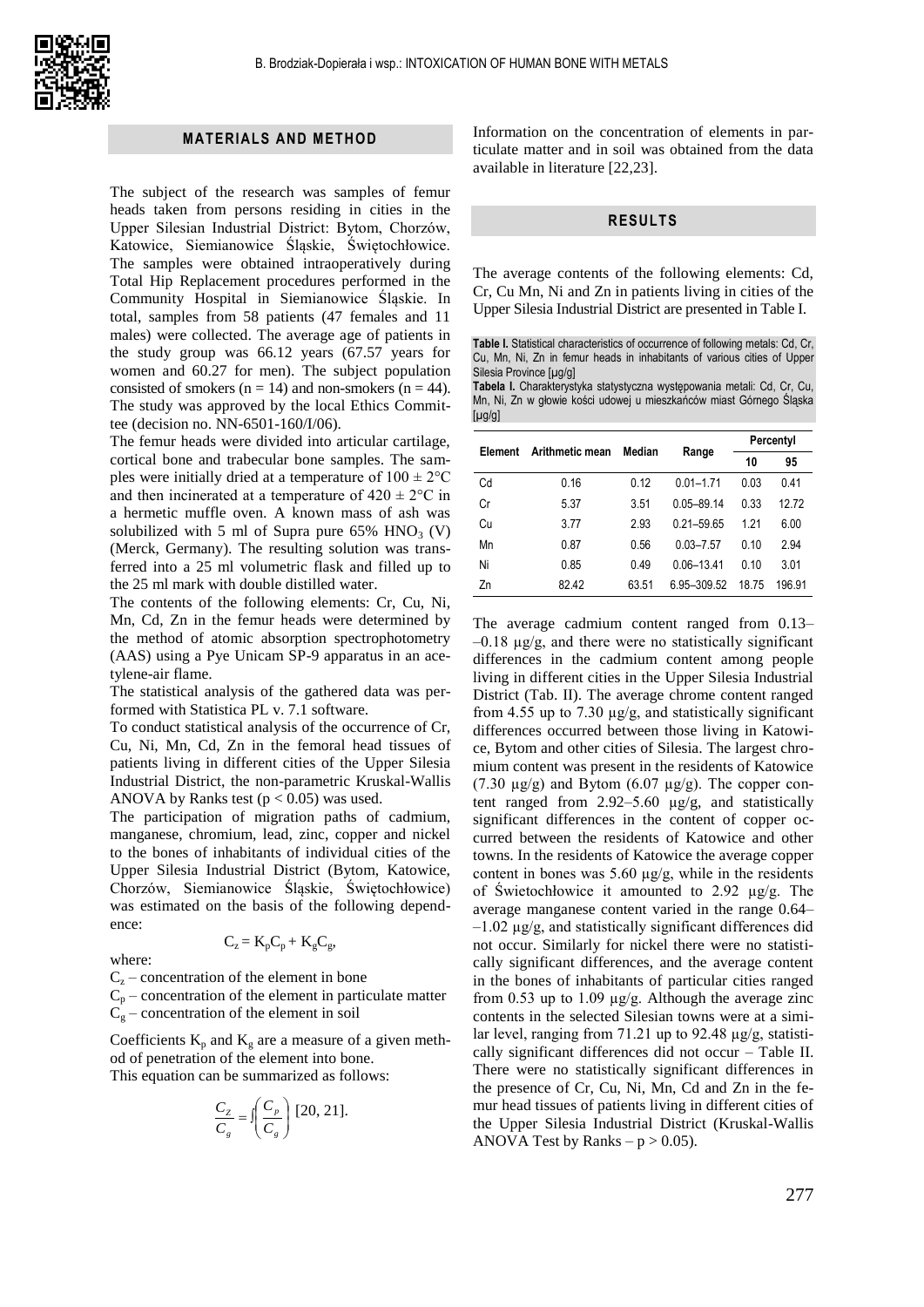

**Table II.** Statistical characteristics of occurrence of following metals: Cd, Cr, Cu, Mn, Ni, Zn in femur heads in inhabitants of various cities of Upper Silesia Province [µg/g]

**Tabela II.** Charakterystyka statystyczna występowania następujących metali: Cd, Cr, Cu, Mn, Ni, Zn w głowie kości udowej u mieszkańców miast Górnego Śląska [µg/g]

|                       |             | Cd              | Cr               | Cu              | Mn              | Ni              | Zn                |
|-----------------------|-------------|-----------------|------------------|-----------------|-----------------|-----------------|-------------------|
| <b>Bytom</b>          | AM±SD       | $0.13 \pm 0.11$ | $6.07 \pm 6.03$  | $3.41 \pm 2.22$ | $0.81 \pm 1.27$ | $0.81 \pm 1.49$ | $92.48 \pm 78.86$ |
|                       | RANGE       | $0.02 - 0.38$   | $0.14 - 23.02$   | 0.34-9.93       | $0.03 - 5.83$   | $0.08 - 6.91$   | 6.95-309.52       |
| Chorzów               | $AM \pm SD$ | $0.14 \pm 0.12$ | $4.73 \pm 4.43$  | $3.16 \pm 1.77$ | $1.02 \pm 1.28$ | $0.53 \pm 0.48$ | $83.02 \pm 57.17$ |
|                       | RANGE       | $0.01 - 0.45$   | $0.05 - 12.14$   | $0.46 - 7.45$   | $0.03 - 4.15$   | $0.09 - 2.24$   | 15.33-196.91      |
| Katowice              | $AM \pm SD$ | $0.18 \pm 0.22$ | $7.30 \pm 13.70$ | $5.60 \pm 9.77$ | $0.92 \pm 1.24$ | $0.80 \pm 1.16$ | $84.28 \pm 66.09$ |
|                       | RANGE       | $0.01 - 1.23$   | $0.15 - 89.14$   | 1.39-59.65      | $0.03 - 7.57$   | $0.08 - 6.15$   | 13.56-269.22      |
| Siemianowice          | $AM \pm SD$ | $0.18 \pm 0.22$ | $4.55 \pm 4.36$  | $3.20 \pm 1.73$ | $0.88 \pm 1.00$ | $1.09 \pm 2.17$ | $80.64 \pm 65.46$ |
|                       | RANGE       | $0.01 - 1.71$   | $0.10 - 12.82$   | $0.21 - 7.10$   | $0.03 - 5.00$   | $0.06 - 13.41$  | 8.26-292.56       |
| <b>Świetochłowice</b> | $AM \pm SD$ | $0.14 \pm 0.09$ | $4.89 \pm 4.46$  | $2.92 \pm 1.55$ | $0.64 \pm 0.76$ | $0.66 \pm 0.75$ | $71.21 \pm 57.78$ |
|                       | RANGE       | $0.01 - 0.33$   | $0.05 - 12.44$   | $0.66 - 5.78$   | $0.03 - 3.31$   | $0.09 - 2.65$   | 7.95-190.47       |

AM – arithmetic mean, SD – standard deviation

The role of the major sources of strain on the body with copper, manganese, nickel, zinc, cadmium, and chromium are shown in Figs 1–6.



 $C_z$  – concentration of the element in bone;  $C_p$  – concentration of the element in particulate matter;  $C<sub>g</sub>$  – concentration of the element in soil

**Fig. 1.** Participation of cadmium migration in bone intoxication. **Ryc. 1.** Udział migracji kadmu w intoksykacji kości.



 $C_z$  – concentration of the element in bone;  $C_p$  – concentration of the element in particulate matter;  $C_g$  – concentration of the element in soil











 $C_z$  – concentration of the element in bone;  $C_p$  – concentration of the element in particulate matter;  $C_g$  – concentration of the element in soil

**Fig. 4.** Participation of zinc migration in bone intoxication. **Ryc. 4.** Udział migracji cynku w intoksykacji kości.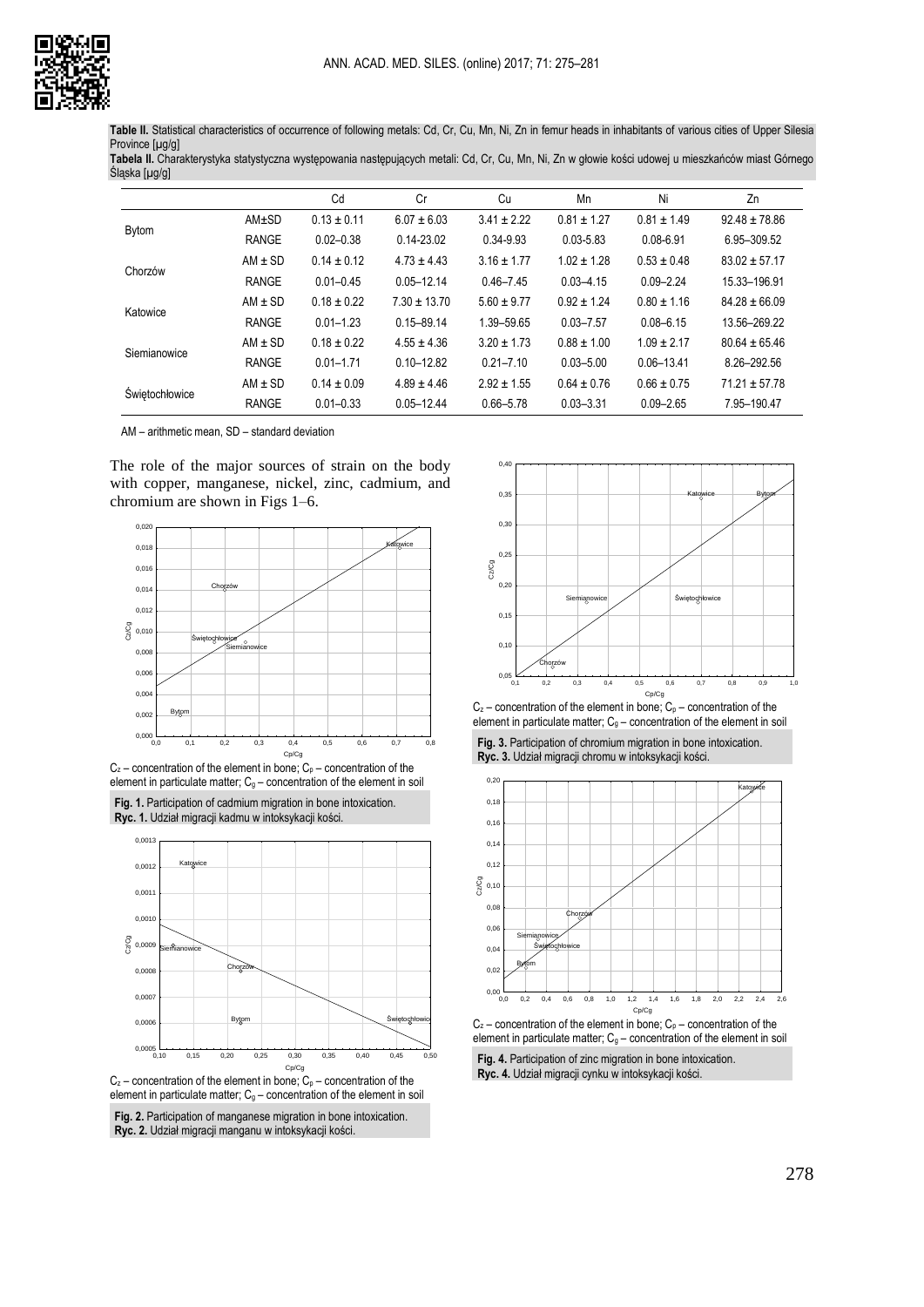

 $C_z$  – concentration of the element in bone;  $C_p$  – concentration of the element in particulate matter;  $C<sub>q</sub>$  – concentration of the element in soil

**Fig. 5.** Participation of copper migration in bone intoxication. **Ryc. 5.** Udział migracji miedzi w intoksykacji kości.



 $C_z$  – concentration of the element in bone;  $C_p$  – concentration of the element in particulate matter:  $C<sub>g</sub>$  – concentration of the element in soil

**Fig. 6.** Participation of nickel migration in bone intoxication. **Ryc. 6.** Udział migracji niklu w intoksykacji kości.

The equations that describe the participation of migration of the analysed elements from strain sources such as suspended particulates from long-range and local emissions, and dust emitted into the air layer, are as follows:

$$
Cuz = 0.059 Cup + 0.155 Cug
$$
  
\n
$$
Mnz = 0.005 Mnp + 0.019 Mng
$$
  
\n
$$
Niz = 0.031 Nip + 0.0008 Nig
$$
  
\n
$$
Znz = 0.012 Znp + 0.076 Zng
$$
  
\n
$$
Cdz = 0.005 Cdp + 0.019 Cdg
$$
  
\n
$$
Crz = 0.013 Crp + 0.362 Crg
$$

A comparison of the coefficients that characterize the participation of environmental sources suggests that the role of suspended particulate matter is the highest for copper and nickel, and the lowest for manganese and cadmium. As for the role of dust emitted from the soil into the air, a comparison of the coefficients allows one to notice the greatest importance of chromium and copper, and the lowest of nickel.

#### **DISCUSSION**

The Silesian Province is one of the smallest provinces in the country. The exploitation of mineral resources located in this area and the associated industrialization, as well as the very high concentration of people has resulted in a situation where the Silesian Province has the most degraded environment. The Upper Silesian Industrial District (GOP) is situated in the central part of Silesia, and it is an area with the highest concentration of industrial plants in Poland. The main source of air pollution is anthropogenic emissions from energy, industry, public utilities and transport [22].

Bone tissue is a specialized tissue in our body serving many functions, primarily, it is a structural element of the body and storage for elements that can be released in urgent circumstances, e.g. Pb [24]. Man is exposed to toxic substances which may accumulate in the body, and as a result of a significant increase in their concentration, they can lead to a variety of pathological changes in tissues. Bones are tissues susceptible to the accumulation of metal due to the long recovery time, which is why they often reflect the overall level of toxic metals in our body [24,25].

The occurrence of the elements in the femur head tissues were as follows: cadmium > nickel > manganese > copper > chromium > zinc. The highest cadmium content was detected in the heads of femur in the residents of Katowice and Siemianowice (0.18  $\mu$ g/g), and the lowest in the patients from Bytom  $(0.13 \mu g/g)$ . For manganese the highest content was reported in people living in the area of Chorzów  $(1.02 \text{ kg/g})$ , and the lowest – Świętochłowice (0.64  $\mu$ g/g). For nickel the content was as follows: the highest 1.09  $\mu$ g/g – Siemianowice, the lowest 0.53  $\mu$ g/g – Chorzów. Accordingly, for copper the highest amount was reported in the patients from Katowice  $(5.6 \mu g/g)$ , and the lowest from Swietochłowice (2.92  $\mu$ g/g). Also for chromium it was the highest in the residents of Katowice  $(7.30 \mu g/g)$ , and the lowest in the residents of Siemianowice  $(4.55 \mu g/g)$ . The zinc content was 92.48  $\mu$ g/g in the inhabitants of Bytom, and it was the greatest value, and the lowest was  $71.21 \mu g/g$  in the residents of Świetochłowice. There were no statistically significant differences in the presence of cadmium, nickel, manganese, copper, chromium, and zinc in femur head tissues in patients living in different cities of the Upper Silesia Province (Kruskal-Wallis ANOVA Test by Ranks  $p > 0.05$ ).

There are many literature works on the subject of the content of elements in bone tissue. The zinc content in a head of femur after a fracture of the femoral neck determined by Helliwell et al. [26] was 153.6 µg/g, and was very high compared to the results obtained in the present study – 82.4  $\mu$ g/g.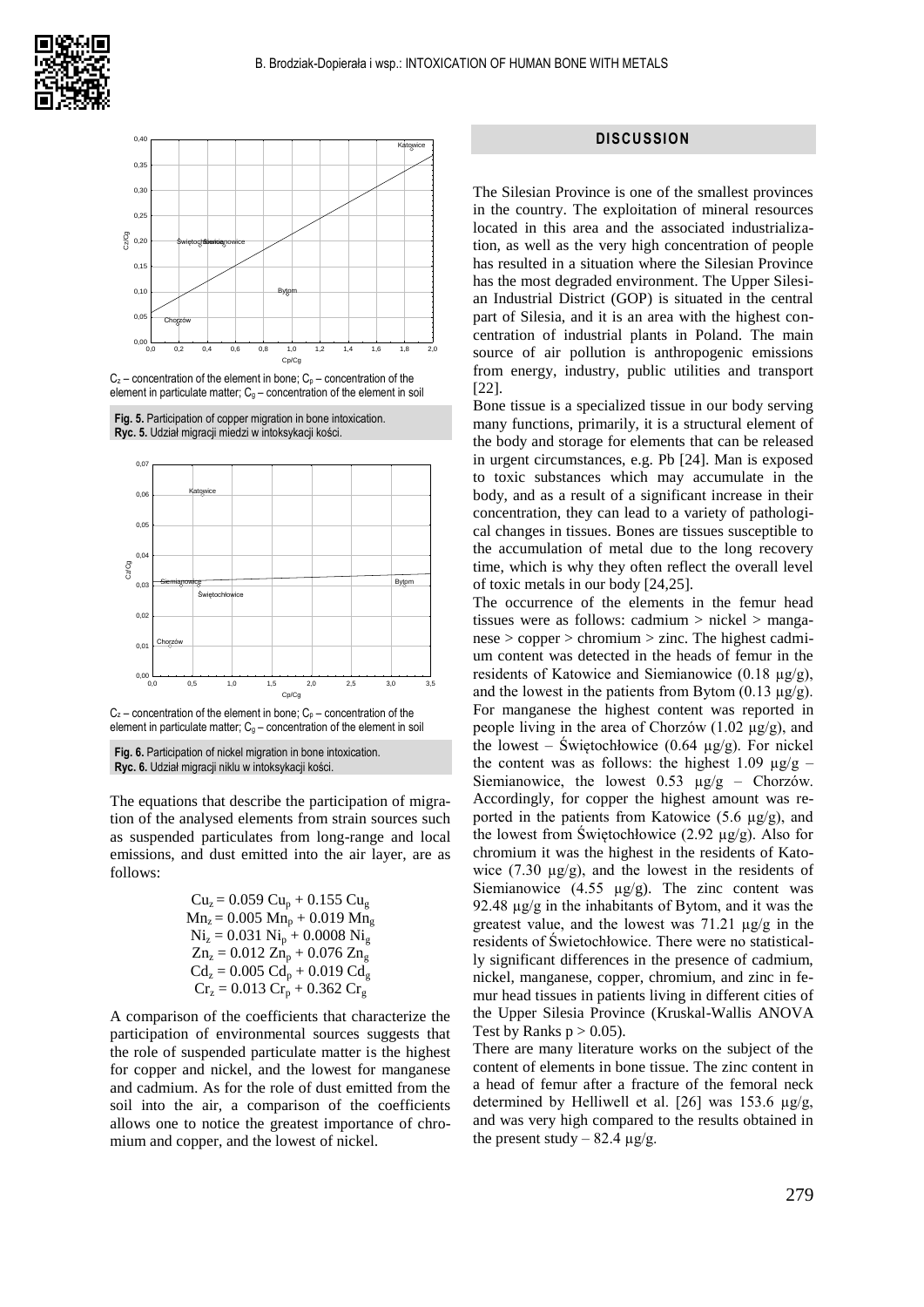

Yoshinaga et al. [27] determined the content of copper, cadmium and zinc in the ribs of people living in Japan. The contents of cadmium  $(0.28 \text{ µg/g})$  and zinc  $(149 \mu g/g)$  were high compared to the results obtained in the present study, and for copper it was the other way round  $(0.19 \text{ µg/g})$ . What is more, the content of elements in ribs was also determined by Zaichick et al. [28], and the content of copper  $(1.35 \mu g/g)$  was low compared to the results obtained in the present study, and the level of zinc was at a similar level (149  $\mu$ g/g). Budiš et al. [29] determined, among others, the content of manganese in heads of femur in patients living in northern Poland, which was in the range 0.12–0.21 mg/kg. In the present authors' research, the indicated manganese content was higher, averaging 0.87 µg/g.

Uklejewski et al. [30] determined the content of elements in femoral heads in patients living in the Greater Poland Province in Poland. The zinc content was similar (72.09 mg/kg) to the present authors' results, and the same was for nickel 0.6 mg/kg. In contrast, lower levels of copper (0.91 mg/kg) and chromium (1.33 mg/kg) compared to the present authors' results were obtained.

The content of elements in intervertebral discs on the territory of Poland was determined by Kubaszewski et al [31]. Their work includes dozens of times higher contents of cadmium (8.6 mg/kg) and nickel (71.8 mg/kg) in relation to the results reported in this work. For copper and zinc, those contents were lower and are as follows: 2.0 and 39.9 mg/kg.

Kuo et al. [4] determined the content of elements in heads of femur in patients living in a highly contaminated area in Taiwan. Comparing the results with the present authors' research, the contents of manganese and copper were at a similar level and amounted to  $Mn = 0.7 \mu g/g$  and  $Cu = 3.6 \mu g/g$ ; the content of zinc was slightly higher. Several times higher values were recorded for Cd  $(1.2 \mu g/g)$ , Ni  $(7 \mu g/g)$  and Cr  $(11.9 \mu g/g)$ .

Garcia et al. [32] determined the elements in the bone tissue of people living in the region of Tarragona in Spain. The contents of cadmium, chromium, copper, manganese, and zinc were lower compared to the obtained results in the present study, and only for nickel was the content higher.

Making a comparison of the migration paths of metals in patients from various cities of the Upper Silesia Province, the following observations can be made:

- for zinc, copper, manganese, and cadmium, the migration from the emission sources is the highest in people living in Katowice
- for chromium the migration from the emission sources is the highest in people from Bytom
- the lowest coefficient values for nickel, copper, and chromium occurred in patients from Chorzów the lowest value of the coefficients for cadmium, manganese, and zinc were observed in people living in Bytom.

### **CONCLUSIONS**

The concentrations of elements in femur head tissues were as follows: cadmium > nickel > manganese > copper > chromium > zinc. The metal intoxication of bones originating from suspended particulates and dust emitted from the soil into the air mainly concerned the residents of Katowice. Comparing this information to the obtained results, the highest contents of cadmium, copper, and chromium in the bone tissue of the inhabitants of this city can be confirmed. The contents of cadmium, chromium, and copper in femoral head tissues were also the highest in the patients from Katowice.

Participation of migration of cadmium in intoxication of bones.

Statistical characteristics of occurrence of following metals: Cd, Cr, Cu in femur heads in inhabitants of various cities of Upper Silesia Province.

This work was financed by the Medical University of Silesia in Katowice (contract No. KNW-1-018/K/6/0).

#### **Author's contribution**

Study design – B. Brodziak-Dopierała, J. Kwapuliński Data collection – K. Sobczyk Data interpretation – B. Brodziak-Dopierała, D. Wiechuła Statistical analysis – B. Brodziak-Dopierała, D. Wiechuła Data interpretation – B. Brodziak-Dopierała, D. Wiechuła, J. Kwapuliński Manuscript preparation – B. Brodziak-Dopierała Literature research – B. Brodziak-Dopierała